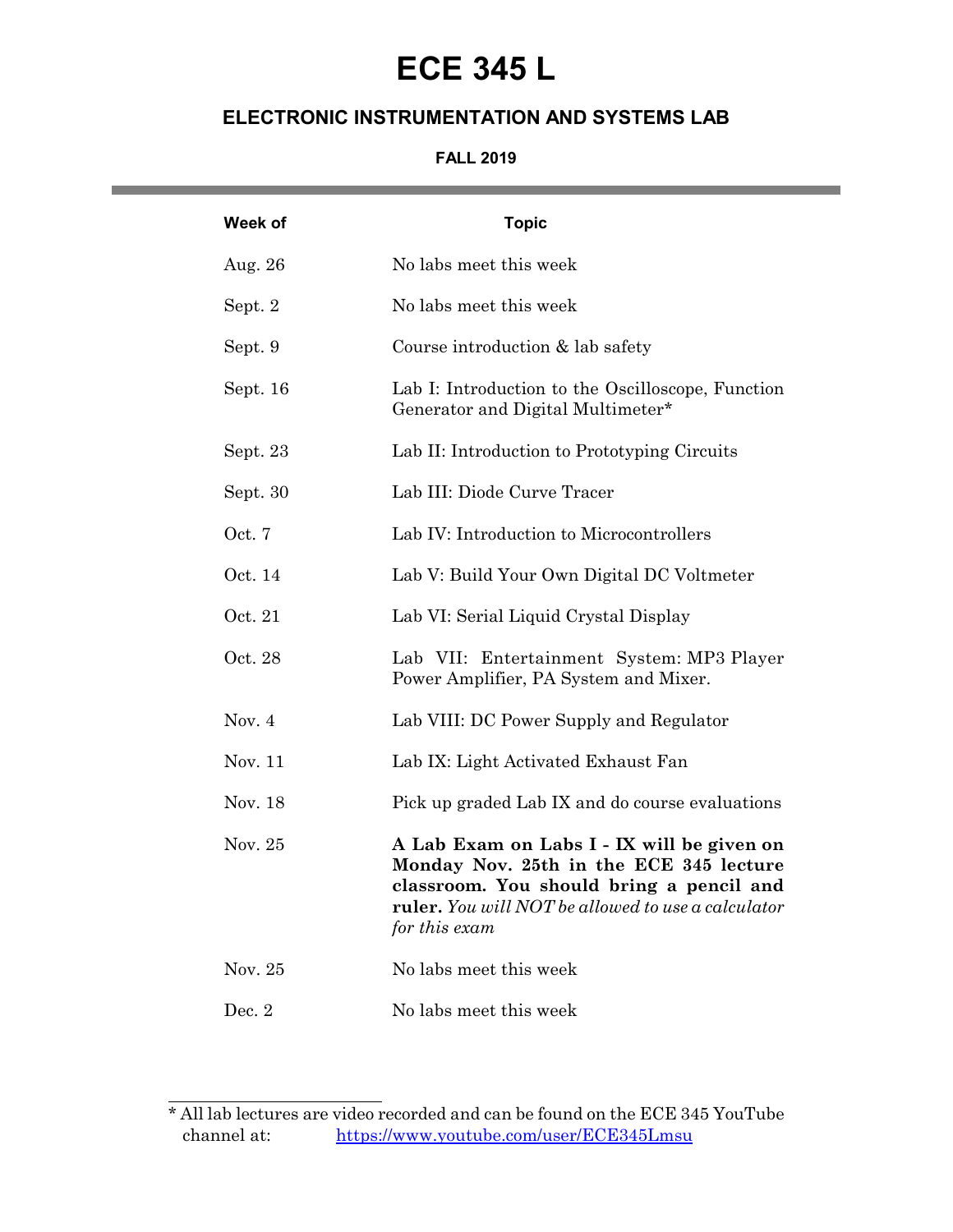## **ECE 345 L**

### **ELECTRONIC INSTRUMENTATION AND SYSTEMS LAB**

**MATERIALS:** G.M. Wierzba, *ECE 345 Course e-Notes and Lab Manual, Fall 2019 Edition*, (free for all registered students)

Safety Glasses

**PRE- & CO-REQ:** ((MTH 234 or concurrently) or (MTH 254H or concurrently) or (LB 220 or concurrently)) and ((PHY 184 or PHY 184B or PHY 234B) and completion of Tier I writing requirement)

**GRADING:** LAB REPORTS\* 60% (1/3) EXAM (Mon 11/25 @ 9:10 - 10:00 am; South Kedzie Rm S109) 40%

> *\** Your lab report grade consists of 60 points maximum. Your total lab report grade is multiplied by a scale factor at the end of the course such that all sections have the same average lab report grade.

*You must pass the lab to pass the course.*

**OVERVIEW:** Your lab instructor will give a weekly quiz on the lab procedure you are about to perform and on the lab lecture video associated with that lab. This will count for 10 points of the maximum 60 points.

> This lab is intended to teach measurement techniques as well as reinforcing concepts taught in ECE 345. As you complete each task in lab you will be asked to record, calculate and evaluate your data. You cannot go on to the next step or circuit unless each task is completed as stated in the lab experiment. This method emphasizes accuracy over speed. Your lab report is due at the **end of the period**. Your lab instructor will return your graded lab at the beginning of the next lab period. If you come to lab unprepared you will probably be unable to finish all of the tasks in each lab. You must read the lab thoroughly before you come to lab and review past labs for measurement procedures.

**POLICIES:** Any copying of lab data from another group or section will result in a failing grade.

> If you miss more than two labs you will receive a failing grade. There are no make up labs. Your grade will be computed by dropping your lowest Lab Report grade.

> Since everyone in lab is trying to complete their lab report during lab you are not allowed to ask other lab groups for help. The lab instructor will try to help you but you are responsible for your own work.

**TARDINESS:** Lab needs to start on time. Your lab instructor will take attendance at the start of lab. Your lab report grade will be multiplied by 0.9 if you are tardy from 1 to 10 min., by 0.85 if you are tardy from 11 to 30 min. *If you are late more than 30 min you will not be allowed to enter lab*.